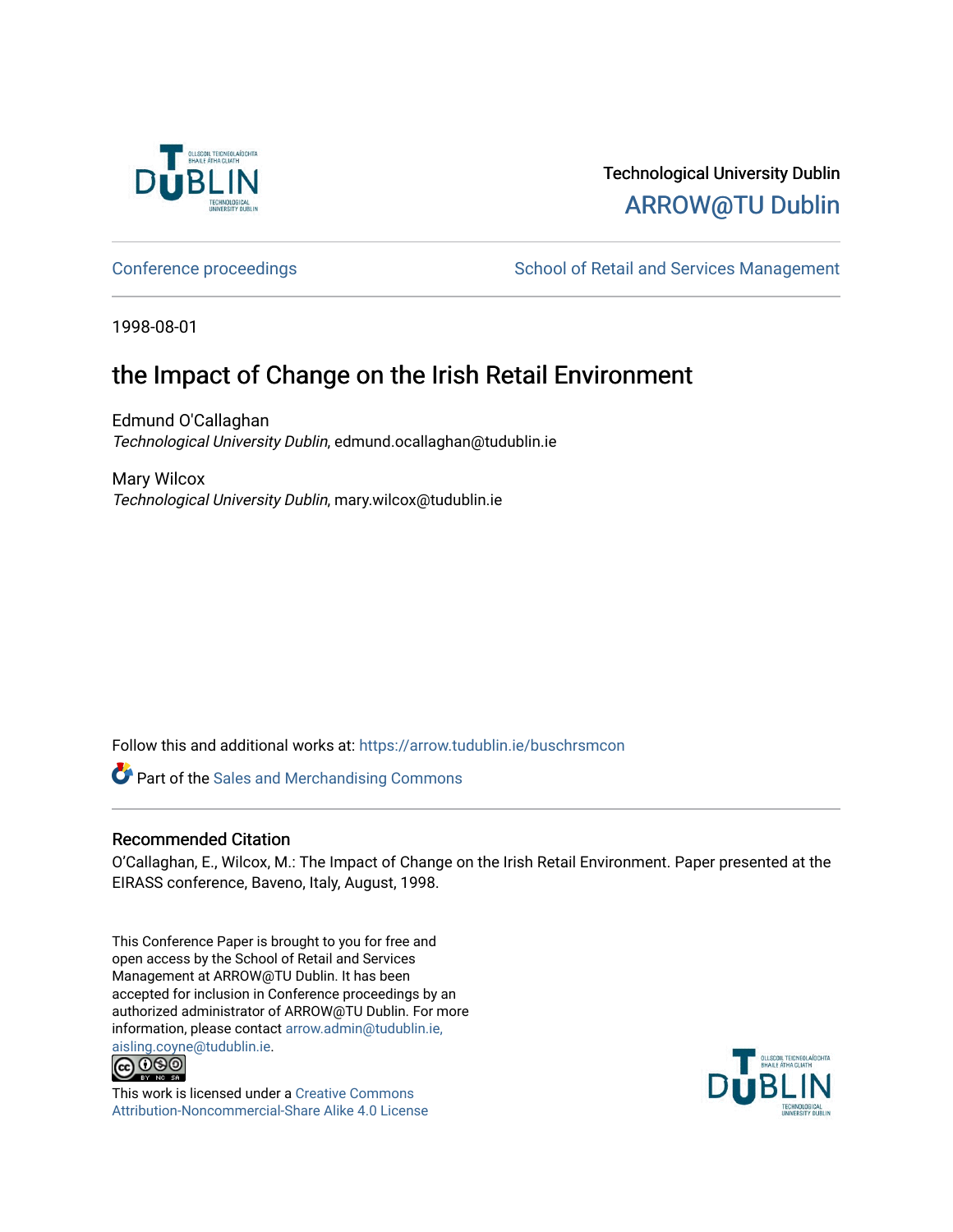

[Articles](http://arrow.dit.ie/buschrsmart) **[School of Retail and Services Management](http://arrow.dit.ie/buschrsm)** 

1-1-1998

# The Impact of Change on the Irish Retail Environment

Edmund O'Callaghan *Dublin Institute of Technology*, edmund.ocallaghan@dit.ie

Mary Wilcox *Dublin Institute of Technology*, mary.wilcox@dit.ie

This Conference Paper is brought to you for free and open access by the School of Retail and Services Management at ARROW@DIT. It has been accepted for inclusion in Articles by an authorized administrator of ARROW@DIT. For more information, please contact [yvonne.desmond@dit.ie.](mailto:yvonne.desmond@dit.ie)

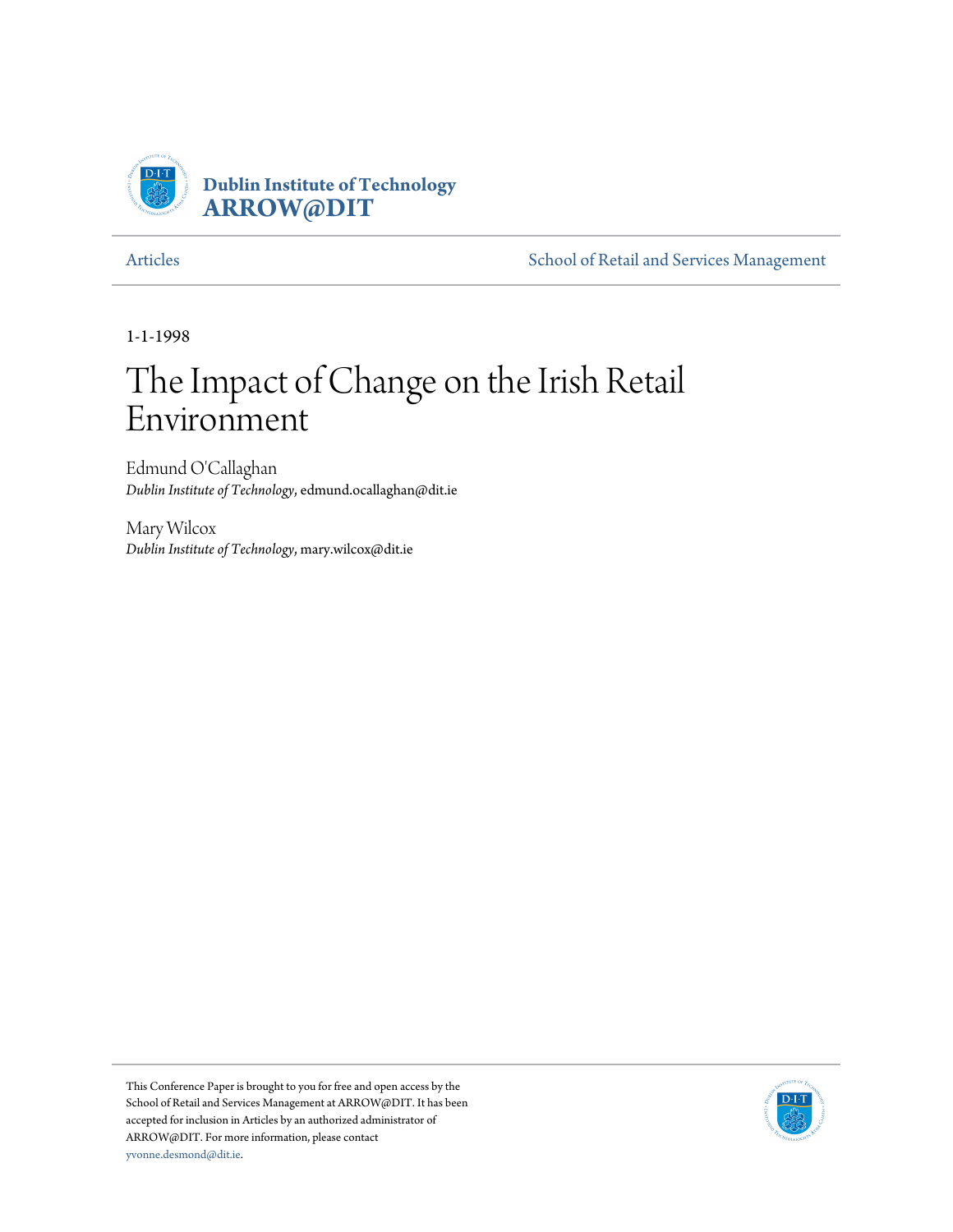## The Impact of Change on the Irish Retail Environment

**Edmund O'CALLAGHAN, School of Retail & Services Management, Dublin Institute of Technology, Mountjoy Square, Dublin 1. Ireland Tel. 00 353 1 4024201 - Fax 00 353 1 4024296 -E-mail EdmundOCallaghan@dit.ie Mary WILCOX, School of Retail & Services Management, Dublin Institute of Technology. Mountjoy Square, Dublin 1. Ireland Tel. 00 353 1 4024218 - Fax 00 353 1 4024296 - E-mail MaryWilcox@dit.ie** 

### **Introduction**

The turbulence of environmental change is a constant challenge for the modern retailer. It acts as a Jeckyl and Hyde change agent in that it presents opportunities for the entrepreneurial firm or is ever threatening for the reactive enterprise. The law of natural selection which dictates that firms 'adapt to this turbulence or die', is a reality. The firm must work within parameters of ever increasing environmental change and its ability to anticipate this change becomes a prerequisite for survival.

Mathur<sup>1</sup> argues that markets are not a given, that it is firms which dictate the market environment through their generic strategies. Competition therefore shapes the particular business environment. The alternative view, the environmental approach to retail change articulated by Brown 1995<sup>2</sup> suggests that changes in the economic, demographic, social, cultural, legal and technological conditions of the marketplace are reflected in the structure of retailing. The Irish marketplace has seen wholesale change during the past decades. Technological change has advanced at a phenomenal rate, the Irish consumer has changed in terms of demography, sophistication and lifestyle, and the economic environment has changed beyond recognition. All of these factors have been instrumental in changing the dynamic of the Irish retail sector as a whole. As the new millennium beckons, it seems an appropriate time to reflect on these changes, suggest their effect on the Irish retail sector, and anticipate some future changes.

#### **Drivers of change within the Irish retail environment**

#### **The Economy**

Retail growth is heavily influenced by changes in economic fortune, and the recent success of the Irish economy has been a catalyst for retail expansion. This is in stark contrast to years of relative decline. That the Irish economy has undergone seismic changes would be an understatement. Recession, high inflation, high interest rates, high unemployment and national debt spiralling out of control characterised much of the previous decades. In the 1970s and 80s high inflation masked inefficiencies within retail operations, creating the illusion of growth. When inflation was brought under control in the mid 1980s, the Irish economy was still in recession and the day of judgement came for many retailers; the toll of casualties was very high. The 1987 budget was the first of a succession of 'hairshirt' budgets introduced to halt the twin malaises of crippling foreign debt and rising unemployment. This resulted in depressed consumer spending, with negative knock-on effects on the retail sector. Unemployment peaked at 320,000 or 21% of the workforce. These economic realities meant that indigenous retailers, many of whom lacked the critical mass of their larger competitors, struggled to survive. Indeed, several large foreign retailers eg. Tesco, Bhs and MFI who ventured into Ireland during this period were forced to withdraw from the marketplace. It was not until the early 1990s that the Irish economy's turnaround was secure.

Paradoxically, despite the poor economic performance through the 1970s and 1980s, the retail sector continued to grow. Growth was driven principally by the new phenomenon of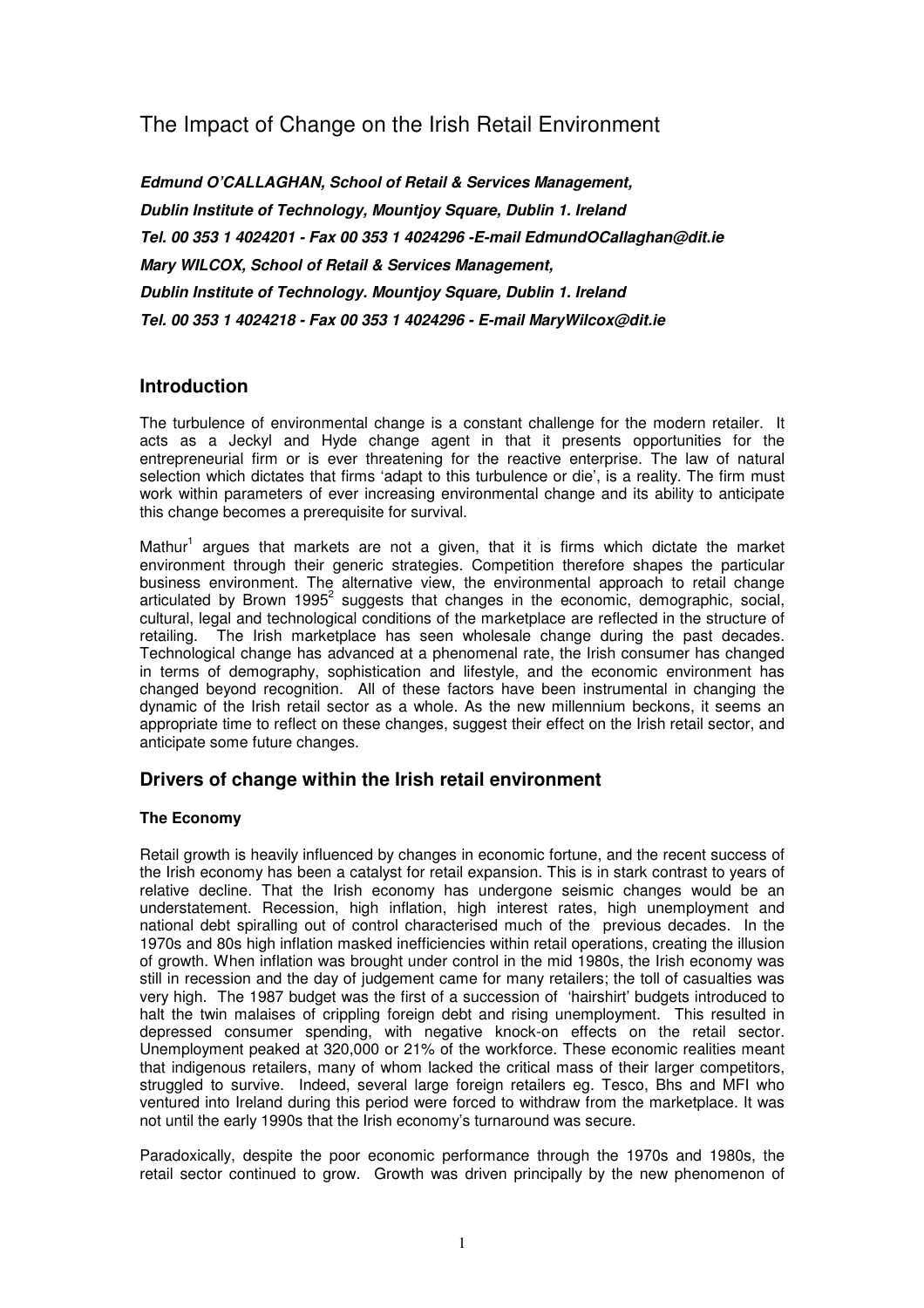shopping centre development. This paradox is best explained by the fact that a relatively unsophisticated retail landscape existed at that time, and perhaps by the more strategic view taken by property developers and far sighted retailers that better times were ahead. Most of the suburban shopping centres opened during this period were anchored by one or other of the major supermarket groups. Due the decline in city centre population numbers, city centre shopping developments were the exception. This trend was reversed in the 1990s when urban renewal tax incentives encouraged a living city, and the multiple grocery sector now operate in city centre shopping centres.

The Irish economy of the 1990s has experienced a phoenix like rebirth and now has one of the fastest growing economies in the world. It has recorded growth rates previously associated with east Asian economies, resulting in the emergence of what is currently referred to as the 'Celtic Tiger'. Table 1 shows recent economic growth rates for the Republic.

| Year | <b>Annual</b><br><b>Growth Rate</b> |
|------|-------------------------------------|
| 1992 | $4 - 5%$                            |
| 1993 | $4 - 5%$                            |
| 1994 | 6.25%                               |
| 1995 | 9%                                  |
| 1996 | 7%                                  |
| 1997 | 7%                                  |
| 1998 | 10%*                                |

#### **Table 1 Annual Growth rates within the Irish economy**

 **\***Estimated

The Irish economy continues to grow more strongly than any other OECD country,<sup>3</sup> and for several years has recorded the highest growth rate among EU countries. Consumer confidence is at an all time high. A combination of factors has given rise to this consumer sentiment: strong growth in real disposable incomes, significant gains in employment, rising asset prices and expectations of falling interest rates. The economic situation currently enjoyed by Ireland is mirrored by the growth in GNP. From 1986 to 1996, GNP growth was almost three times that of the previous decade, averaging 5% per annum, with an improving average of 7.5% between 1994 and 1997. Retail sales as a percentage of GNP is 25%, and has been in constant decline since 1990.

Inflationary pressures have thus far remained subdued (1.6% in 1997) principally due to wage restraint and price competition within the domestic economy. The forecast for headline inflation is 2.75% for 1998<sup>4</sup>. This anticipated rise in the rate of inflation is attributed to the persistent growth in credit and rising asset prices, (including house prices) and although small by historical standards, has raised concern in economic circles

Irish interest rates have been falling for several years now. In December 1986, Irish rates were almost 14%, compared to just over 5% in Germany. The gap began to close from early 1993. Presently Irish rates are effectively in freefall as European Monetary Union edges ever closer.

Historically, unemployment and emigration have been Ireland's most persistent scourges. Based on recent evidence, all is changed: 216,000 net new jobs were created in the decade to 1996, 41,000 in 1997 alone and 1998 promises to be an even better year with 47,000 net new jobs predicted.<sup>5</sup> Unemployment has predictably fallen, and at 10.3% of the Irish workforce, it fell below the European average of 10.8% for the first time in late 1997. Net Emigration from Ireland has also plummeted, falling from 208,000 in the 1980's to a relatively meagre 23,000 in the six years to 1996. $^6$  Indeed, Ireland had an estimated 10,000 net immigrants in 1997.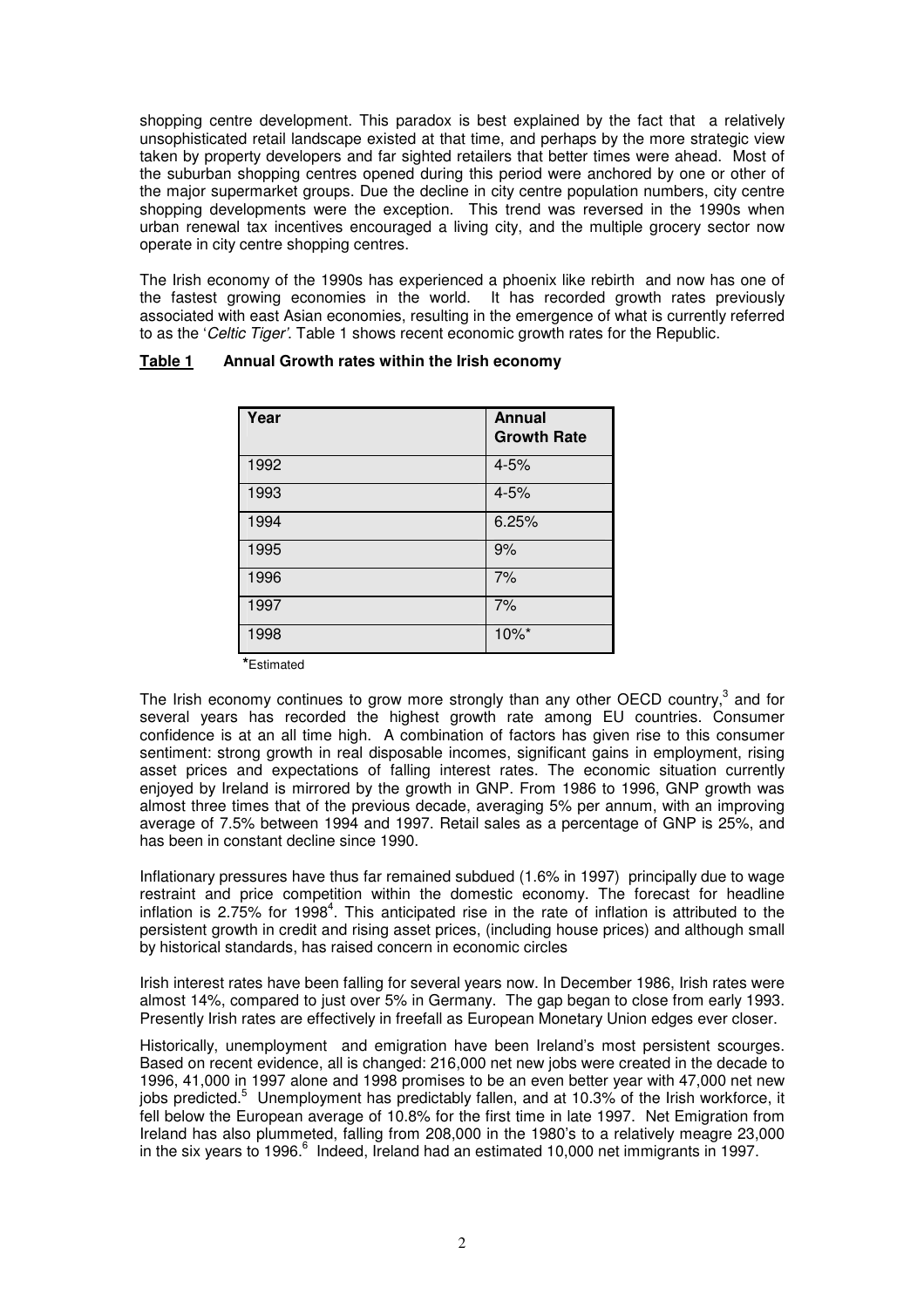#### **Consumer Expenditure and Retail Sales**

Ireland had one of the lowest values for consumer expenditure in Europe in the 1980s.<sup>7</sup> Despite the economic upturn of the early 1990s, people were slow to experience an improvement in living standards because the fruits of economic growth largely went to redress the huge national debt. When the 'feel good' factor eventually kicked in, the boom in retail sales was initiated and continues unabated. Irish retail sales rose by 7.9% in 1997 and the signs of a continued spending binge have continued into 1998 with the volume of retail sales up 8.8%, year on year in January.<sup>8</sup> Employment is still growing, asset prices are continuing to rise and both long and short term interest rates have already fallen. The increase in consumer spending was largely funded by two sources: consumer's savings guarded through recession were unleashed into the economy and disposable incomes increased due to reductions in both personal taxation and interest rates. Because Ireland has one of the highest home ownership rates (81%) in the world, a fall in interest rates has a significant positive effect on disposable incomes. This combination of factors partly explains the relative attractiveness of Ireland as an international retail location, particularly for UK companies. $^9$ There has been a continuous improvement in both the value and volume of retail sales throughout the 1990s (Table 2 illustrates)

| Year | <b>Retail Sales Value</b> | <b>Retail Sales Volume</b> |
|------|---------------------------|----------------------------|
|      | $1990 = 100$              | $1990 = 100$               |
| 1990 | 100                       | 100                        |
| 1991 | 101.5                     | 99.5                       |
| 1992 | 105.9                     | 102.0                      |
| 1993 | 109.0                     | 103.4                      |
| 1994 | 118.0                     | 109.3                      |
| 1995 | 123.7                     | 112.4                      |
| 1996 | 134.0                     | 119.4                      |
| 1997 | 143.5                     | 125.9                      |

#### **Table 2 Consumption Indicators**

**Source: Sweeney, P.(1998) 'The Celtic Tiger: Ireland's Economic Miracle Explained' ,Oak Tree.** 

Traditionally, Irish consumers spend a comparatively large amount on food and alcohol by European standards. This continues to be the case, although the food spend in retail outlets is on the decline due to changing lifestyles and improved economic circumstances. Irish consumers are spending more on transport and leisure & education. Footwear and communications expenditure have seen a remarkable surge, albeit from very low levels in 1977.

Retail sales and consumer expenditure have continued an upward trend over many years (See Table 3) Retail expenditure tends to be a lower proportion of consumer expenditure in more affluent countries.<sup>10</sup> Ireland has experienced a significant drop in its retail Ireland has experienced a significant drop in its retail sales/consumer expenditure ratio over recent decades; it fell from 60% in 1977 to 38% in 1995, a decrease of 22% (See Table 3) Ireland is therefore coming into line with its more affluent European neighbours, eg. 35% in the UK and Nederlands, while the nordic countries of Sweden, Norway and Finland stand at approximately 20% of GDP.

#### **Table 3**

#### **Trends in Retail Sales/ Retail Sales as % of Consumer Expenditure**

| Year | Retail Sales*<br><b>IR£billion</b> | %Change | Consumer<br>Expenditure<br><b>IR</b> £billion | % Change | Retail Sales as a<br>% of Consumer<br>Expenditure |
|------|------------------------------------|---------|-----------------------------------------------|----------|---------------------------------------------------|
| 1977 | 2.2                                |         | 3.661                                         |          | 60.7                                              |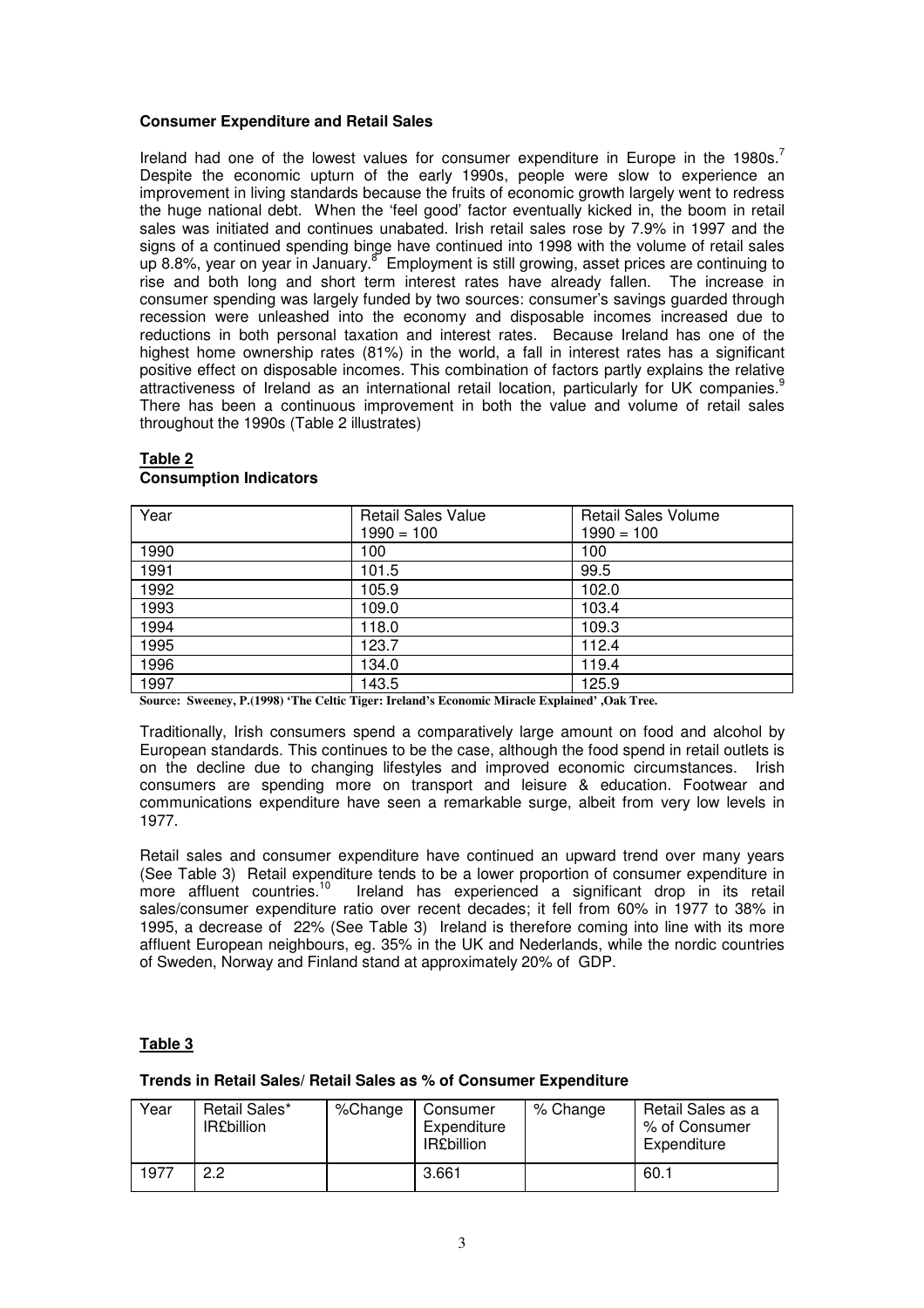| 1985 | 5.0 | $+127%$ | 10.598 | $+189%$ | 47.17 |
|------|-----|---------|--------|---------|-------|
| 1990 | 6.5 | $+30\%$ | 15.897 | +50%    | 40.88 |
| 1995 | 7.8 | $+20%$  | 20.546 | $+29%$  | 37.96 |

**Adapted: European Marketing Data & Statistics Table No. 1201**

\*Retail Sales exclude vehicle and petrol sectors

Ireland has a relatively low average retail sales per capita figure by international standards. Food sales per capita at US\$1826 in 1993 was marginally above the Western European average of US\$1785, while non-food sales per capita at US\$1245 was well below the Western European average of US\$2452.<sup>11</sup> Food sales as a percentage of total retail sales tends to decrease as an economy develops. For example, in highly developed economies such as the US, food sales typically account for 30% of retail sales and retail spending accounts for a much smaller proportion of consumer spending, as incomes are diverted towards non-retail services and savings.<sup>12</sup> In 1993, Irish food sales accounted for a high 60% of total retail turnover,<sup>13</sup> and while a downward trend exists, this remains large by international standards.

#### **The Consumer**

Retailers are at the precipice of consumer change and need to be increasingly dynamic in their response, in order to formulate appropriate strategies. They must be aware of not only changing age profiles, but also socio-economic changes affecting the consumer life cycle. This section details change within the demographic structure of the Irish marketplace.

The total population of the Republic was 3.63 million in 1996, an increase of 3% on the 1991 figure, with the population projected to remain static until the year 2020. Ireland is one of the least populated countries in Europe with a population density of approximately 50 people per sq. km.<sup>14</sup> The dispersement of this relatively small population means that the Irish retail environment is more fragmented than most other developed markets. For example, there are only five conurbations with a population in excess of 50,000 people.

The Irish birth rate was well above the European average up until 1980, but consistently fell throughout the 80s and 90s. The average number of children per family also declined and was 1.8 in 1996, with a further decrease predicted by 2006 to 1.5 children per family. The high birth rate of the early 1970s accounts for a high proportion of people in the higher spending and critical house buying 25-39 age category, and this segment is not expected to decline until 2011. While a grey market is emerging and retailers in the banking and hospitality sectors are currently responding to the challenge of what is still a periphery market, it will not gain the prominence likely to be experienced elsewhere in Europe until much later into the next century. Over 50s accounted for approximately 25% of the population in 1996, with less than half of this in the post retirement age group of over 65s. Table 4 shows the past, present and anticipated age structure of the population.

|          | 1986 | 1991 | 1996 | 2001* | 2006* | $2011*$ |
|----------|------|------|------|-------|-------|---------|
|          | %    | %    | %    | %     | %     | %       |
| $0 - 14$ | 28.9 | 26.7 | 23.9 | 21.8  | 20.6  | 20.0    |
| 15-24    | 27.4 | 17.1 | 17.6 | 16.3  | 14.4  | 12.8    |
| 25-34    | 14.2 | 14.1 | 14.1 | 15.1  | 15.8  | 14.8    |
| 35-49    | 16.5 | 18.5 | 19.8 | 20.4  | 20.8  | 21.8    |
| 50-64    | 12.1 | 12.3 | 13.2 | 15.2  | 17.0  | 18.5    |
| $65+$    | 10.9 | 11.4 | 11.5 | 11.3  | 11.4  | 12.1    |

#### **Table 4**

Population of the ROI. Past, Present & Future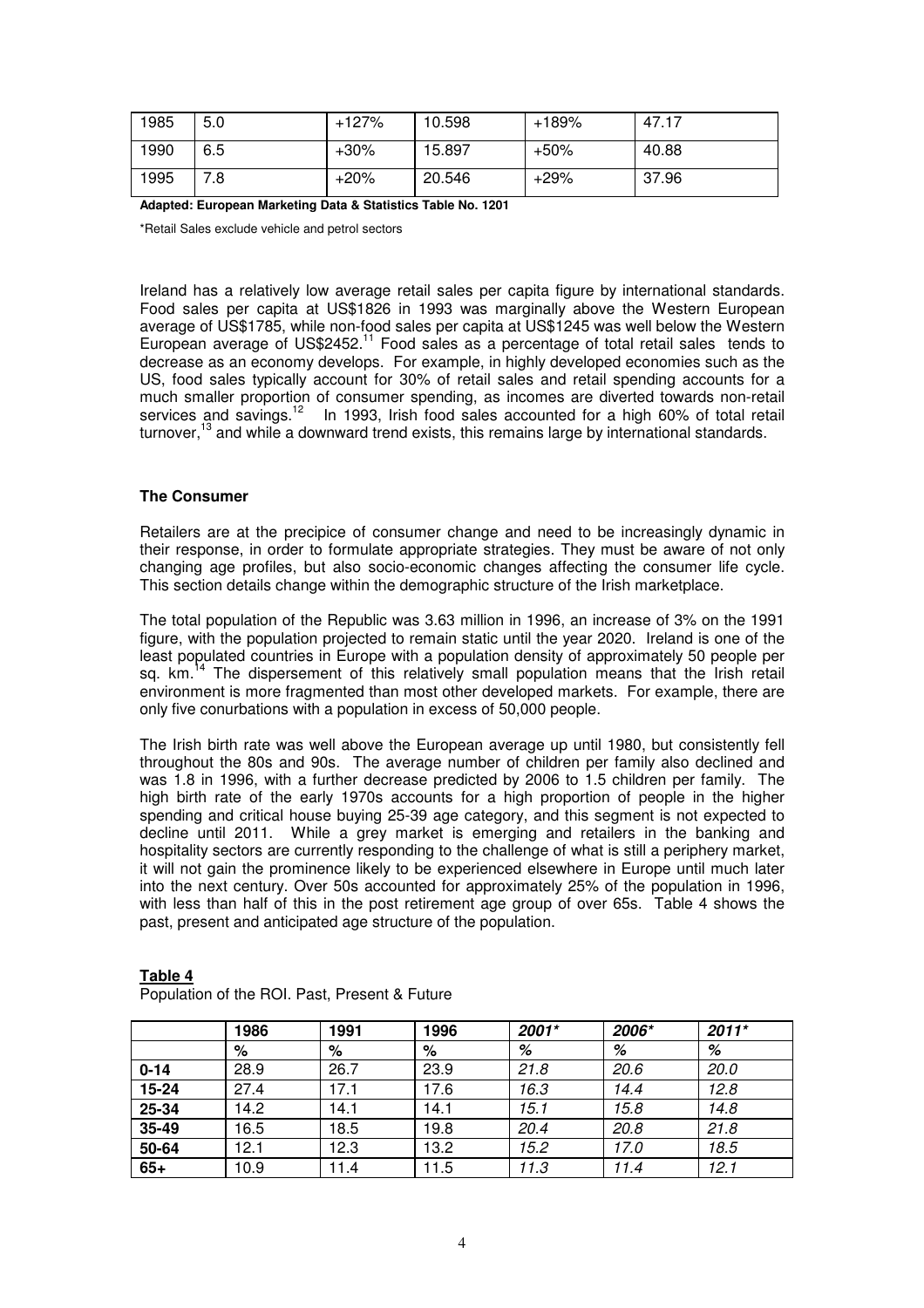|                                                                       | oc | vv | 0C | ОC | ОC | oc<br>UL |
|-----------------------------------------------------------------------|----|----|----|----|----|----------|
| $1997^{15}$<br>Source: DKM E<br>Ltd<br>Economic<br><b>Consultants</b> |    |    |    |    |    |          |

\* anticipated

Ireland had a dependency ratio of 170 dependants for every 100 persons at work in 1960. This high dependency ratio continued for almost 30 years. It peaked at 230 in 1985, a higher level than the feared 'greying' of the population soon to be experienced by many European countries. The gap between income per worker and income per head of population widened in the mid 1980s because of this dependency and because pre-tax incomes were rising. The ratio is in constant decline is expected to fall more rapidly in coming years, with 125 dependants per person at work anticipated for 2010.<sup>16</sup>

The size and composition of households in the Republic has experienced change with overall household size on the decline since 1979 (Table 5) but household numbers increasing steadily over time. For example the number of households increased from 1.06m in 1991 to 1.19m in 1997 (Foley 1997) an increase of 12% over the 6 year period.

#### **Table 5**

| Year   | Avge H/hold Size | % Change |
|--------|------------------|----------|
| 1979   | 3.84             |          |
| 1981   | 3.78             | -1.6     |
| 1986   | 3.53             | $-6.7$   |
| 1991   | 3.34             | $-5.4$   |
| 1996 * | 3.16             | $-5.3$   |

Source: CSO Census of Households 1991

\* estimated

 $\overline{a}$ 

#### **Lifestyle changes**

Lifestyle changes in Ireland have been at least as dramatic as the change in economic fortune. While the 'sacredness' of the family still attracts lip service, traditional family life is changing, as are the social and religious mores which underpinned it. Young people tend to leave the nest early and establish themselves in apartments. Many young couples now cohabitate before marriage and have their first child outside of wedlock; divorce, introduced in 1996, is intended to provide a legal solution for separated couples tied into failed marriages. As more women become involved in the work force, both family lifestyles and the family value system is likely to undergo further change. Scandal surrounding political and religious leaders has developed a public cynicism and undermined traditional authority. Better educated young people are more questioning and more critical; greater affluence has facilitated foreign travel and widened people's horizons.

Lifestyles determine how people spend time and money and the major changes in Irish lifestyles has implications for all retailers, e.g. the influx of young, single people into the numerous city centre apartments favoured city centre retailers. Multiple grocers now find it worthwhile to anchor city-centre shopping malls, product range has been modified to provide single servings, the better educated 'green' consumer is catered for by recycled toilet paper.

Changing social structures also impact on food buying habits. Almost 30% of shoppers are either single people living at home or couples without children and men now account for one in five grocery shoppers.<sup>17</sup> Ireland is also following world trends in terms of time spent in the kitchen. The tradition of families eating together is on the decline; young people tend to eat 'on the hoof'. According to an RGDATA<sup>1</sup> survey, 61% of shoppers now spend 30 minutes or less preparing the main meal; twenty years ago two hours would have been the norm. Freezers and micro-wave ovens make this possible. Better educated consumers have influenced the supply chain. While knowledgeable consumers may seek convenience, they

<sup>&</sup>lt;sup>1</sup> Retail Grocers Distributors and Traders Association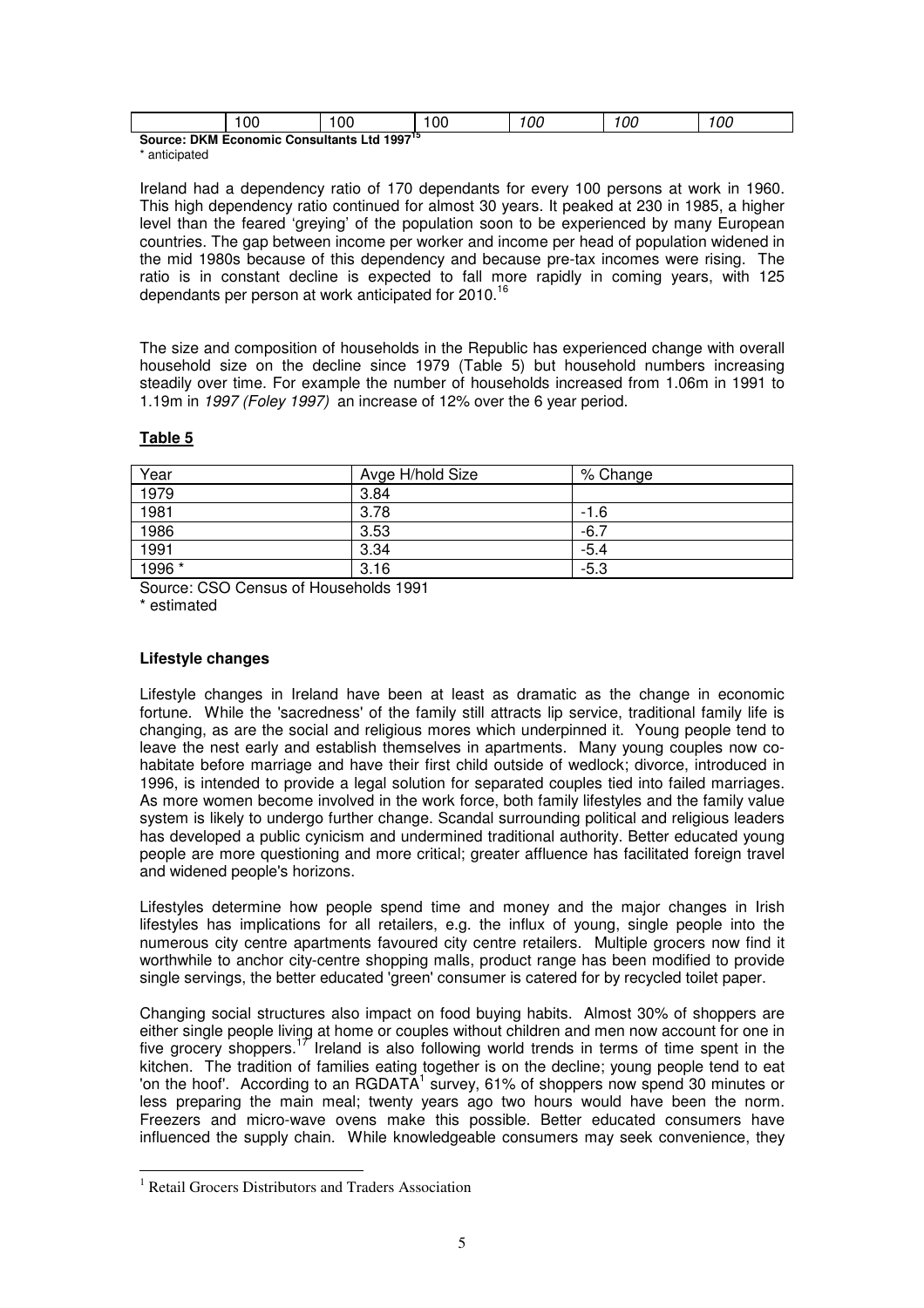also seek minimal process in food. Vegetarianism is a growing lifestyle in Ireland, particularly among the younger generation. In line with a more hedonistic lifestyle, the spend on eating out has been surging in Ireland.

Targeting particular lifestyles has provided the impetus for the growth of specialist stores, e.g. Body Shop, Habitat and multi-focused conglomerates like Burtons who have invaded the Irish market with stores like Top Shop, Top Shop for Men, Principles, Dorothy Perkins, etc. The nature of this focused competition has created problems for indigenous retailers. Dublin's department stores have changed both their fashion and furniture assortment to appeal to particular lifestyle segments.

As lifestyles become increasingly hedonistic, the emphasis on shopping as entertainment is increasing. Extended shopping hours and Sunday openings cater for both the 'time-budget' shopper and the leisure shopper. The tail-back of cars entering the recently opened Blanchardstown Shopping Centre on Sundays validates this trend.

It could be argued that the proliferation of loyalty cards is a response to changes in consumer values. Gone are the days of loyalty to particular retailers. Loyalty must now be bought. The introduction of loyalty card schemes by the grocery multiples has added a small element of switching costs for consumers. Superquinn was the first multiple in Ireland to use the loyalty card and has since established partnerships with 24 other retailers. Both Tesco and Dunnes now operate successful loyalty cards schemes. The potential for such schemes is still very high in the republic, with ownership currently estimated at 56%.<sup>18</sup> Recent research carried out indicates that these cards do not impact significantly on consumer purchase volumes or shopping habits, with 70% consumers believing that loyalty cards are a good way for multiples to give something back to their customers. carried out indicates that these cards do not impact significantly on consumer purchase volumes or shopping habits, with 70% consumers believing that loyalty cards are a good way for multiples to give something back to their customers.<sup>19</sup> Non food retailers eg. department stores, have upgraded their traditional store cards into master cards which still offer their customers favourable shopping terms. Forecourt retailers have also 'jumped on the bandwagon'.

#### **Shopping Patterns**

Macro-economic change is the key driver of changing shopping patterns. Shopping habits are formed by social and economic factors, such as the levels of disposable incomes, consumer credit facilities, the proportion of women in paid employment and the availability of cars.  $20$ 

Disposable incomes in Ireland have been rising consistently since the early 90's principally due to a number of factors; cuts in personal taxation, decreasing interest rates, moderate increases in gross pay and low rates of inflation. This has increased the leisure spend of the Irish consumer. Consumer credit has increased to the point where economic commentators believe that it is causing inflationary pressures within the economy.

Increased participation of women in the workforce has undoubtedly changed shopping patterns. It has effectively reduced the time available for frequent shopping. Ireland still ranks below its EU neighbours in female participation rates in the workforce eg. the UK has a female participation rate of of 60% compared to Ireland's 36.5%.<sup>21</sup> The annual average increase for married females aged 25-49 years over the period 1987-1994 ranged from a 4.5% increase for 25-29 year olds to 7.5% for 35-39 year olds.<sup>22</sup> Ireland has the the with Shopping has become a time efficient activity for many shoppers with a greater spend per shopping trip. The male shopper is here to stay, with dual roles firmly established. Extended opening hours have also been the retailer response to this changed situation.

The proposition that the modern site of retail development is not residence oriented as much as transport oriented<sup>23</sup> is a rapidly emerging reality. The phrase' Car is king', once an exclusively American phenomenon is now appropriate in describing the Irish retail environment, and has irreversibly changed Irish shopping patterns. Car ownership rates in the Republic are at an all time high, with a 76% increase in new and second hand registrations for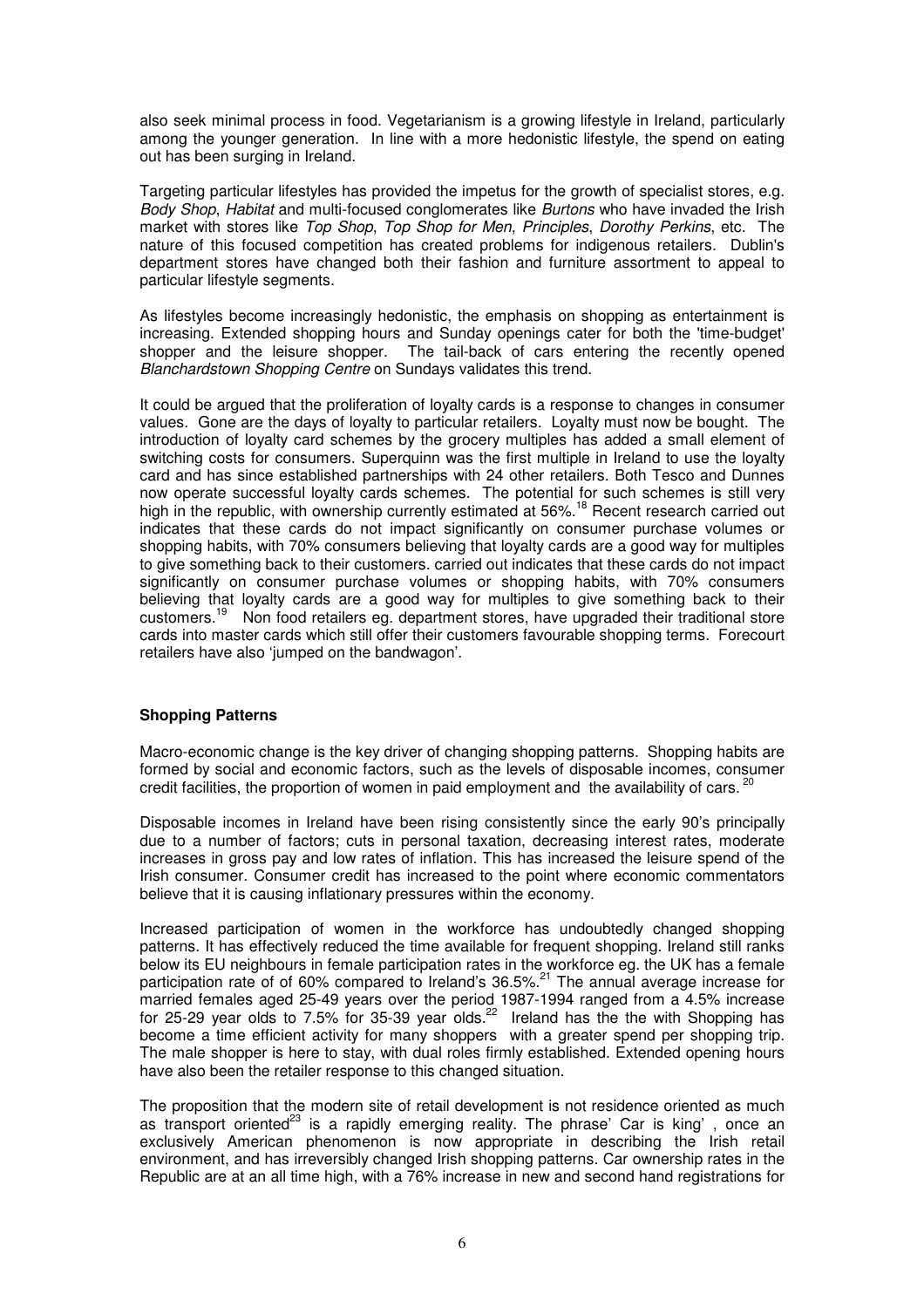the 1993-1996 period and a 19% increase in 1997. $^{24}$  This increase in shopper mobility has impacted on all retail sectors and has facilitated the development of alternate retail formats eg, retail parks and large edge of town superstores.

Shopping patterns are increasingly characterised by greater travel distance and lower shopping frequencies, which has resulted in the widening of competition from local shopping areas to more far distant but equally convenient retail centres. Drivetimes are critical, and the one stop shopping experience is a prerequisite for the time efficient shopper. This has affected the increasingly congested city centres, where the lack of availability as well as the cost of parking has had a negative impact. The relative attractiveness of edge of town versus city centre shopping is an ongoing battle, with edge of town centres winning the earlier skirmishes. The war for consumer spending between these two potents is far from over. Most large-scale retailers have opted to indemnify themselves from the war by trading in both locations.

Although Irish consumers have been relatively slow to embrace credit cards, with a comparatively low 21% of adults owning a credit card, the advent of the euro and a dual currency period is expected to provide a fresh impetus to do away with cash. Estimates give the number of Irish outlets which are credit card friendly at between 25,000 and 30,000

#### **Retail Formats**

Low levels of retail concentration characterise the Irish market by European standards. The most recent census of services carried out in 1988 showed that only 83 businesses had more than 5 outlets, and these accounted for a modest 25% of retail turnover. Multiples have gained market share at the expense of the independents in many retail sectors, particularly in the larger urban conurbations.

Traditional typologies have blurred as retailers strategically cross traditional boundaries in an attempt to gain market share and get a greater slice of consumer spend. This trend is particularly visible within the grocery sector where all retailers, but especially the multiples, increasingly emphasise the non-food offer. This has not only intensified competitive rivalry within the retail sector as a whole, but threatens the very existence of an independent sector of any substance.

The grocery market has the greatest concentration of multiples, where 2% of outlets accounts for 51% of turnover, an increase of 25% since 1977, and 10% shops accounts for 78% of turnover, an increase of 15% on the 1983 figure.<sup>25</sup> In Dublin, the multiple share of the grocery market is estimated to be in excess of 75%. This increase in retail concentration is reflected in the overall decline of grocery store numbers, which have gone into freefall, as illustrated in table 8

The encroachment of foreign multiples has increased concentration in other sectors, e.g. electrical, DIY, pharmaceutical, fashion and furniture. Entry mechanisms vary; a combination of organic expansion and acquisition have been the main routes, although many of the fashion chains have tested the market via concessions.

The number and variety of new retail formats introduced to the Irish market has increased exponentially. Foreign retailers have been at the forefront of these changes which challenge indigenous retailers. Small format category killers eg. Mothercare, Early Learning Centre are established. Large format category killers trading from superstores eg. Curry's, PC World and Courts are located in both stand-alone sites and in retail parks. Factory shops with a craft and tourist orientation have been trading for many years, but the mass cut-price factory outlets have yet to develop. Catalogue retailing was given a boost when Argos entered the market in 1996 and the first non-food discounter format was introduced by TK Maxx in 1997. Previously concessioned retailers have opened independent outlets in high streets and shopping centre developments eg. Adams, although the fashion offer within department stores remains heavily concessioned

Franchising, an entrenched format in the Irish market, has experienced significant growth in the 90s in terms of both numbers and range of business operations eg. fast food, fashion and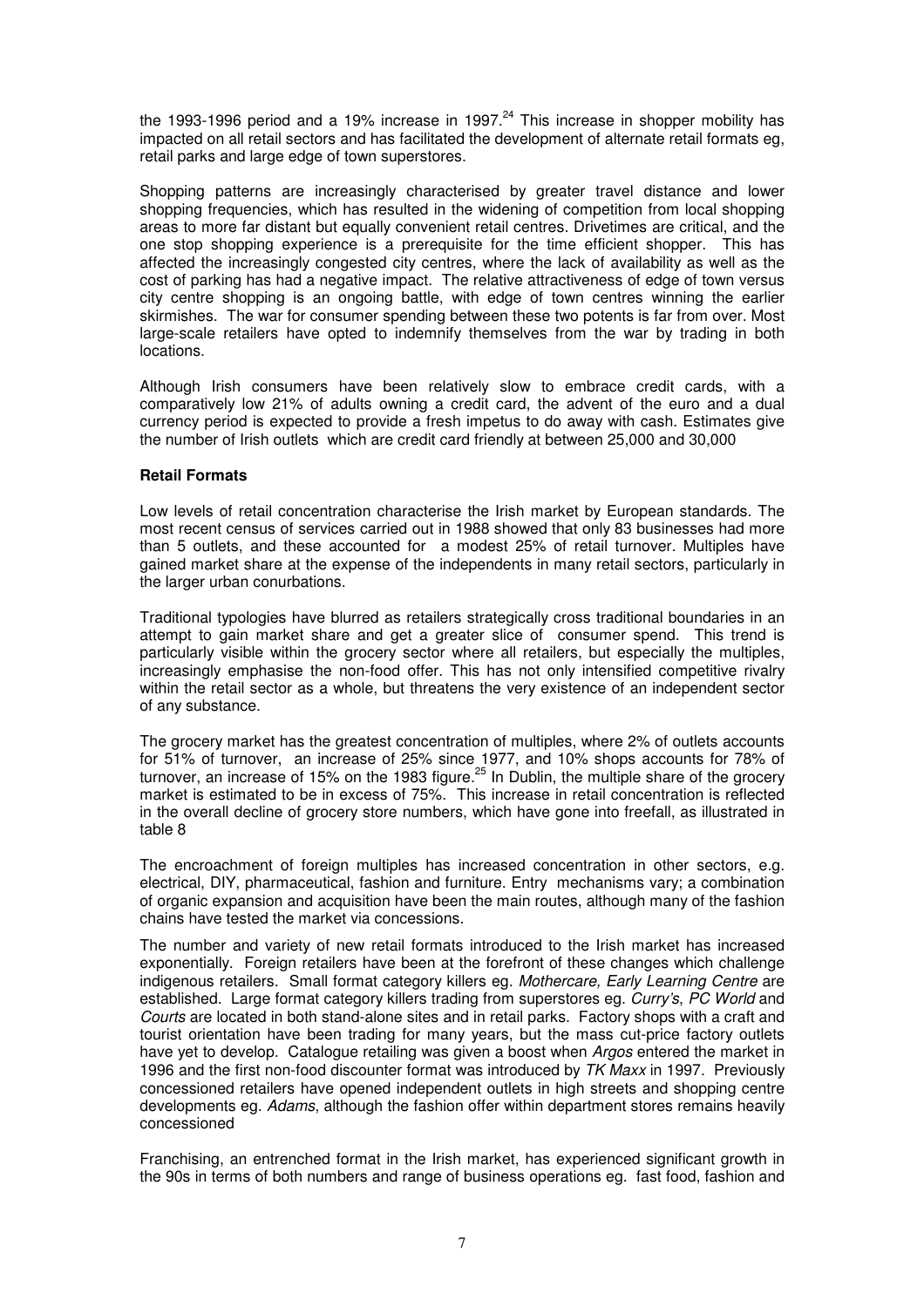service franchises are commonplace. Both convenience and forecourt retailers, often franchise operators, are garnishing a growing slice of food spend. Specialist stores have a strong presence eg. Tie Rack, Sock Shop, Body Shop, Habitat etc

Some retail formats have not yet a presence in the Irish market. Food discounters, well established in Western Europe , have not been tempted to test the Irish market, principally due to the presence of the 1987 Groceries Act which prohibits below cost selling. Hypermarkets, in the traditional European sense, have yet to arrive and may never do so, as impending legislation may cap the size of retail selling space. This legislation may also affect the development of superstores. The warehouse club format is a likely new entrant as Costco has secured planning permission for an outlet in west Dublin. Despite futuristic predictions, neither Internet nor Teleshopping has impacted on more traditional shopping habits.

#### **Shop Size and Numbers**

The average size of the Irish retail store is 1000 Sq.Ft. This average masks dramatic differentials between different retail formats and within different retail sectors. Table 6 illustrates average store size by sector.

| <b>Store Type</b>                                           | Average Size ('000 sq.ft.) |
|-------------------------------------------------------------|----------------------------|
| Grocery and Food Specialists<br>(Excluding<br>Supermarkets) | 0.5                        |
| Supermarkets                                                | 9.2                        |
| Food, Drink & Tobacco Stores                                | 1.2                        |
| Clothing, Drapery                                           | 0.9                        |
| Household & Furnishing                                      | 1.2                        |
| Dept. Stores                                                | 64.2                       |
| Other                                                       | 0.6                        |
| Total                                                       | 1.0                        |

#### **Table 6 Average Store Size**

**Adapted: Retail Trade International 1995** 

The trend in store size tends to be a conundrum. The average household size is on the decrease, and therefore the average purchase per shopping trip should also decline, with consumers preferring a more varied and specialised shopping experience. In theory, supermarkets should lose market share to fruit and vegetable, bakery, wine, and deli specialists, however increases in retail sales within both formats is the reality.

The number of retail outlets has risen by almost 22% in the thirty year period to 1996 (Table 7) This increase does not necessarily reflect retail sophistication but rather strong legal protection for social and cultural reasons, not dissimilar to the situation pertaining in Belgium and the Nederlands. 3.1% of Outlets accounted for 43% of retail turnover in 1988 nationally, with less than 1000 outlets having a turnover in excess of £1m.<sup>26</sup> Shop density or population per outlet nationally is relatively low and was 164 in 1993. $^{27}$  This compares with a Western European average of  $135.<sup>2</sup>$ 

Winners and losers in terms of shop numbers reflect macro economic change; a decrease of 56% in grocery numbers reflects the emergence of the multiple supermarket operator, growth in off-licences, footwear sales, boutiques, beauty salons and restaurants reflect an increasing trend towards consumption of alcoholic beverages at home, improved economic circumstances, a booming tourist sector and more self indulgent lifestyles. The decrease in the number of retail pharmacies and TSN's reflect legislative control on the issuance of new licences and the increased power of the convenience store. Table 7 overleaf illustrates.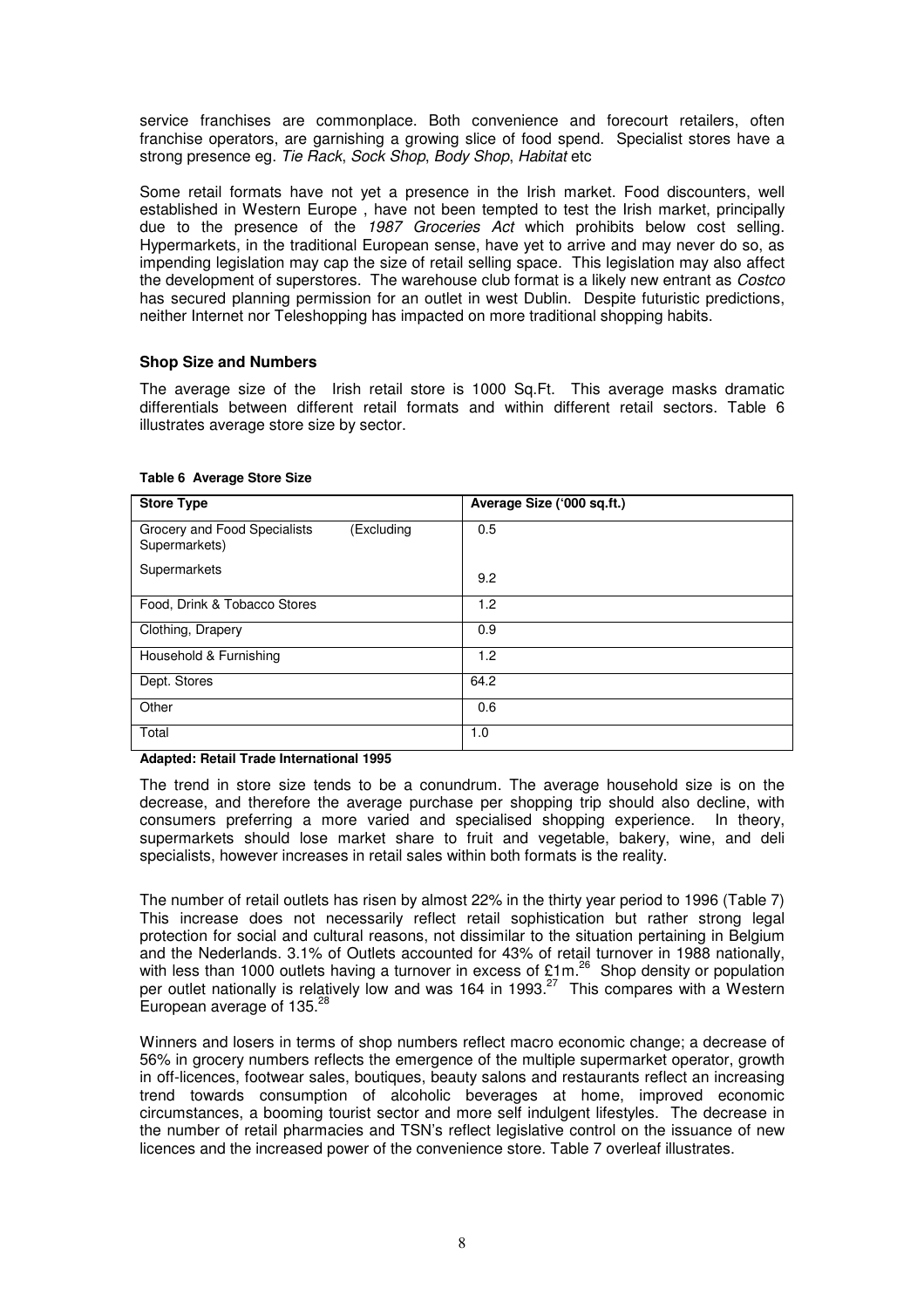| <b>Trends in Retail Outlet Numbers 1966-1996</b> |       |       |              |  |
|--------------------------------------------------|-------|-------|--------------|--|
|                                                  | 1966  |       | 1996 %Change |  |
| <b>Grocers</b>                                   | 12681 | 5296  | $-58.2$      |  |
| <b>Grocers with Off-Licence</b>                  | 364   | 626   | 72.0         |  |
| <b>Grocers with Pub</b>                          | 3923  | 309   | $-92.1$      |  |
| <b>TSN's/Kiosks</b>                              | 4003  | 1942  | $-51.5$      |  |
| <b>Garages with shop</b>                         | n/a   | 1282  |              |  |
| <b>Public Houses</b>                             | 5973  | 8268  | 38.4         |  |
| <b>Off-Licences</b>                              | 55    | 322   | 485.5        |  |
| <b>Chemists</b>                                  | 1343  | 1163  | $-13.4$      |  |
| <b>Butchers/Fishmongers</b>                      | 2244  | 1987  | $-11.5$      |  |
| <b>Greengrocers</b>                              | 352   | 481   | 36.6         |  |
| <b>Bakers/Confectioners</b>                      | 376   | 479   | 27.4         |  |
| <b>Footwear</b>                                  | 486   | 638   | 31.3         |  |
| <b>Drapery/Boutiques</b>                         | n/a   | 3798  |              |  |
| Hardware/DIY                                     | 1162  | 2176  | 87.3         |  |
| <b>Electrical/TV</b>                             | 843   | 1201  | 42.5         |  |
| <b>Licensed Clubs</b>                            | 207   | 839   | 305.3        |  |
| <b>Licensed Hotels</b>                           | 747   | 724   | $-3.1$       |  |
| <b>Restaurants</b>                               | 707   | 2906  | 311.0        |  |
| <b>Booksellers/Stationers</b>                    | n/a   | 781   |              |  |
| <b>Furniture/Furnishings</b>                     | n/a   | 1855  |              |  |
| <b>Jewellers</b>                                 | n/a   | 628   |              |  |
| <b>Video Shops</b>                               | n/a   | 732   |              |  |
| <b>Cinemas</b>                                   | n/a   | 68    |              |  |
| <b>Theatres</b>                                  | n/a   | 43    |              |  |
| <b>Hairdressers/Beauty Salons</b>                | n/a   | 3634  |              |  |
| <b>All Others</b>                                | 7525  | 10175 | 35.2         |  |
| <b>Total Retail Outlets</b>                      | 42991 | 52353 | 21.8         |  |
|                                                  |       |       |              |  |

#### **Table 7**

**Source: Adapted from Nielsen Retail Census 1996**

When shop numbers are examined regionally, we see differences in shop density. Dublin, with 29% of the population has 20% of total retail outlets, indicating a lesser role for smaller independents in areas of greater population concentration. This supports the proposition that retailing is more concentrated in the Capital. Connacht/Ulster with a more fragmented population has a disproportionate number of total retail outlets for its population, inferring a greater incidence of the small independently run family business and less interest shown by multiple store operators. Table 8 illustrates the regional distribution of Irish retail outlets.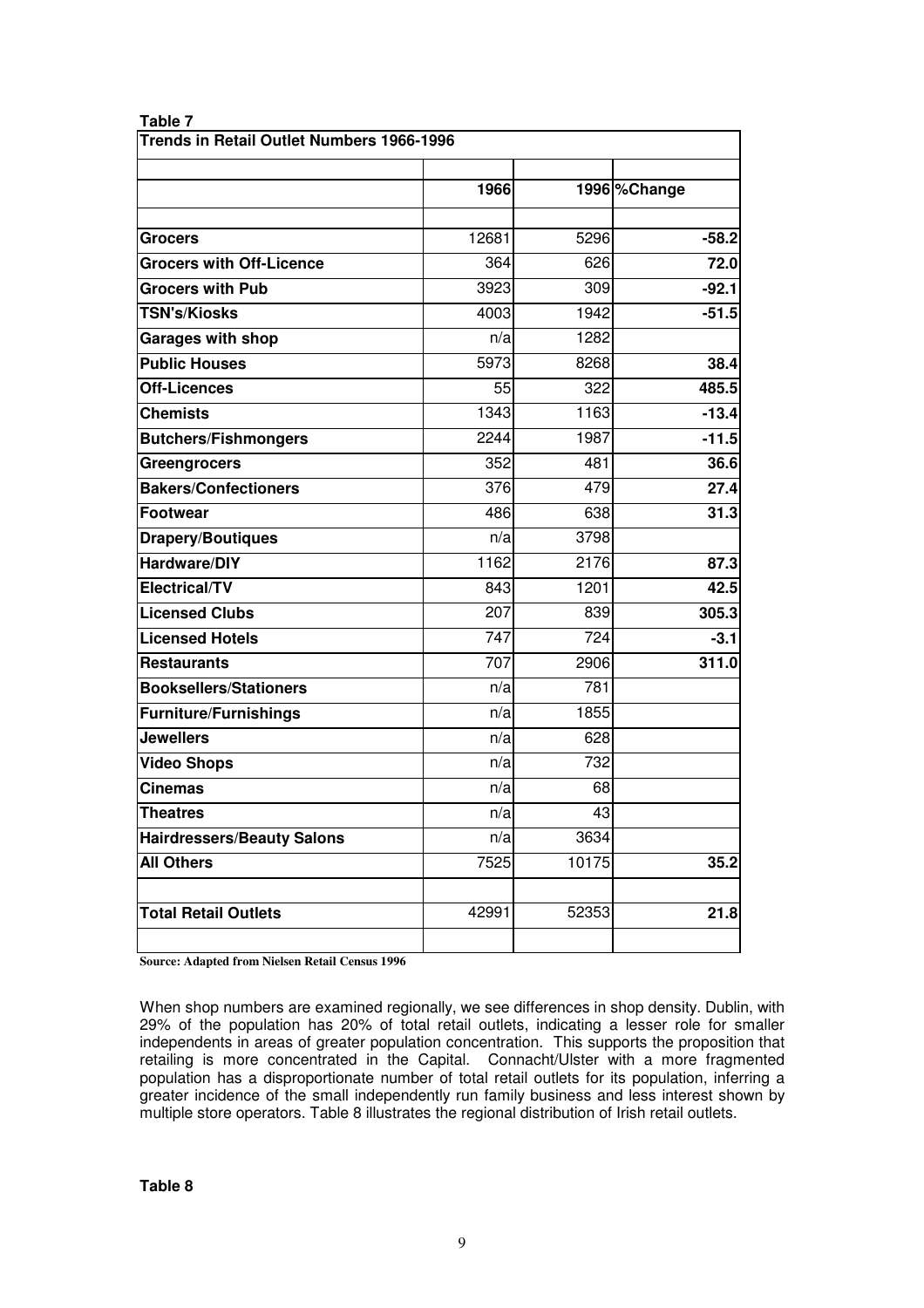#### **Retail Outlets by region 1996**

| Region                         | <b>Retail Outlets</b> | % Total Outlets | %Population | <b>Population</b><br>(000's) |
|--------------------------------|-----------------------|-----------------|-------------|------------------------------|
| <b>Dublin City</b><br>&County  | 10,395                | 20              | 29          | 1050                         |
| <b>Rest of</b><br>Leinster     | 12,605                | 24              | 24          | 869                          |
| <b>Munster</b>                 | 16,891                | 32              | 29          | 1050                         |
| Connacht/Part<br><b>Ulster</b> | 12,461                | 24              | 18          | 652                          |
| <b>Total</b>                   | 52,353                | 100             | 100         | 3,621                        |

**Source: Nielsen Retail Census 1996** 

#### **Retail Infrastructure**

The accelerating rate of shopping centre developments, with the accompanying surge in the availability of new retail space has irreversibly changed the face of Irish retailing. Tax incentives have been key drivers of infrastructural changes in the 1990s. While the greater Dublin region has been host to the lion's share of development activity, the phenomenon is nationwide, as Table.9 illustrates. Small local shopping centres have inevitably suffered, many of which will not survive without extensive and expensive refurbishment.

#### **Table 9**

| <b>Name</b>                         | Town           | Lettable retail space<br>(Sq.m) | Year opened |
|-------------------------------------|----------------|---------------------------------|-------------|
| The Square                          | Dublin         | 40,049                          | 1990        |
| Eyre Square                         | Galway         | 10,399                          | 1991        |
| Laois Shopping<br>Centre            | Portlaoise     | 6476                            | 1991        |
| <b>Redmond Square</b>               | Wexford        | 4375                            | 1991        |
| Cruises Street                      | Limerick       | 6072                            | 1992        |
| <b>City Square</b>                  | Waterford      | 15,066                          | 1993        |
| <b>Courtyard Shopping</b><br>Centre | Letterkenny    | 6298                            | 1993        |
| Longford Shopping<br>Centre         | Longford       | 5274                            | 1993        |
| The Long Walk                       | <b>Dundalk</b> | 8336                            | 1994        |
| <b>Market Cross</b>                 | Kilkenny       | 6648                            | 1994        |
| Carlow Shopping<br>Centre           | Carlow         | 4974                            | 1994        |
| <b>Bridge Centre</b>                | Tullamore      | 6337                            | 1995        |
| Market Place                        | Clonmel        | 4886                            | 1995        |
| Jervis Centre                       | Dublin         | 30,151                          | 1996        |

**Source: Retail Week July 18 1997<sup>29</sup>**

The impact of shopping centre development in Dublin has altered the retail landscape eg.circa 800,000 sq. ft. of additional selling space was added during 1996 alone, with an additional one million sq. ft. being planned between 1997 and 2000. This growth is being fuelled by greenfield in-town and out-of-town shopping centres. To put this in perspective, the amount of retail selling space has quadrupled in Dublin during the last 15 years. Table 10 illustrates.

#### **Table 10**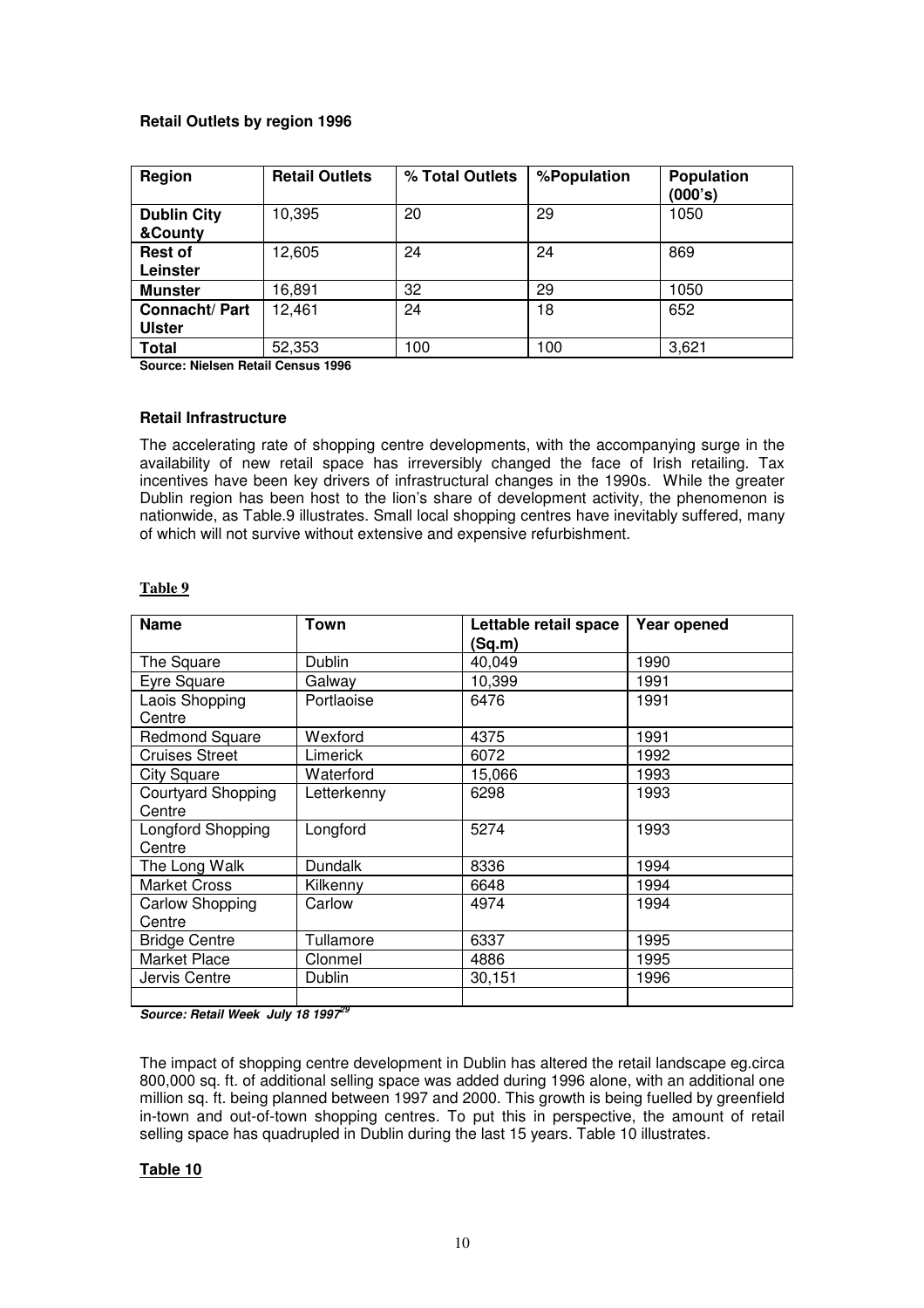| Year   | Sq. footage |
|--------|-------------|
| 1996   | 800,000     |
| 1997   | 340,000     |
| 1998   | 402,000     |
| 1999   | 200,000     |
| 2000   | 100,000     |
| Total: | 1,842,000   |

#### **Yearly Growth in Dublin's retail selling space**

#### **Source: Hamilton Osborne King. Dublin.**

This accelerating rate of retail development has generated the view that market saturation is imminent, raising the issue as to whether Dublin is becoming 'overshopped'.<sup>30</sup> Further empirical evidence shows that the rate of shopping centre development in Dublin in the last five years has increased at a much faster rate than customer spending.<sup>31</sup> Taking inflation into account, the ratio of Dublin's new retail floorspace to personal expenditure has increased by 16.5% in the last five years - the widest gap since the early 1970s.

The leisure component of shopping centre developments has increased in importance throughout the 1990s, as 'non-chore' shopping is increasingly seen as a leisure activity. All recent developments have incorporated multiplex cinema's, entertainment areas for children and gym's and health clubs. While Ireland may be decades away from a 'mall of America' or 'Metro Centre UK, the core values of multiple appeal dominate.

#### **Technology**

It is difficult to quantify the penetration level of technology within the retail sector in Ireland. The most recent figures show that in a timespan of three years (1990-93) the number of stores using scanning increased by 101 percent. It was estimated that 20% of Irish retailers were using technology to some degree in their business operations in 1996.<sup>32</sup> What is certain is that in the last decade, the use of information technology has advanced at a phenomenal rate, transforming every aspect of the retail trade.

Initially, the up-take of bar-code scanning varied greatly. In general, grocery multiples have led the field, although one of Ireland's major multiples, Dunnes Stores, only introduced this system within the last four years. Ireland's main department stores were also late entrants, waiting until the mid 1990s to reap the benefits that flow from real time information. Competitive pressure and the desire to increase efficiencies has encouraged the symbol groups to equip even 'the corner shop' convenience store with scanning technology. The introduction of scanning has facilitated the growth in loyalty cards, although the potential for mini-marketing is at present under-utilised. As Laser cards gain wider acceptance,  $EFTPOS<sup>2</sup>$ moves us closer to the often mooted cashless society.

In common with world-wide trends, power relationships between Irish retailers and their suppliers have been changed by technology, to the detriment of suppliers. Electronic Data Interchange (EDI) is an aspiration, rather than a reality. The cost of installation and the mutual suspicion which characterises much of Ireland's trading relationships has inhibited its use, although major manufacturers, e.g. Proctor and Gamble encourage large retailers to share information. The recently established  $ECR^3$  Ireland Board which has attracted wide membership from both manufacturers and retailers, may help to close the gap.

#### **Legislation**

 2 Electronic Funds Transfer at Point of Sale

<sup>&</sup>lt;sup>3</sup> Efficient Customer Response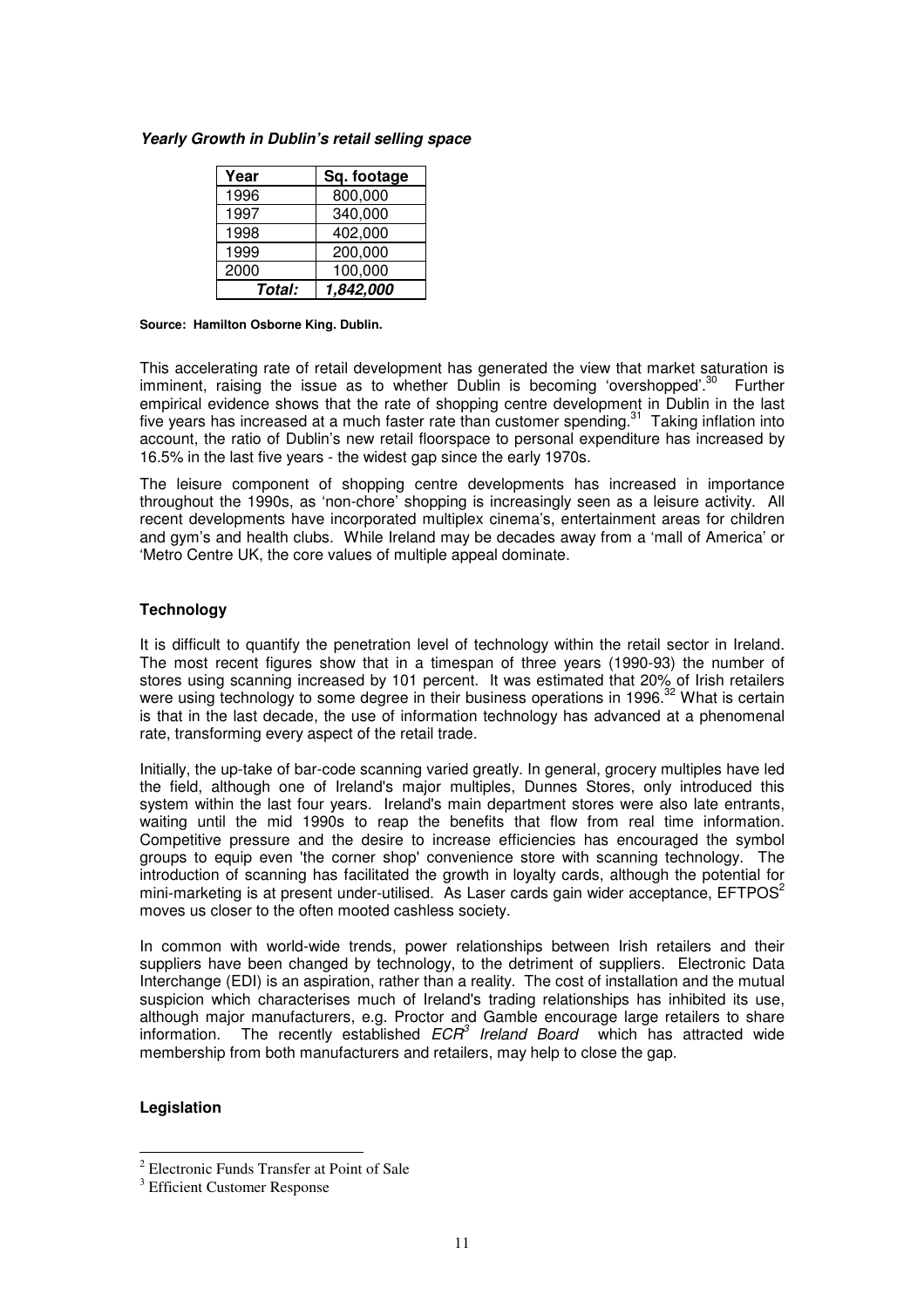Government policy and regulation have long been critical drivers of retail change. Large retailers tend to view much of this legislation as anti-competitive and restrictive, e.g. the 1987 Groceries Order forbids below cost selling, 'Hello' money and inducements, all intended to protect smaller players in the grocery sector. Futher protection may come in the form of a cap on store size. A planning directive was introduced in mid 1997 which placed a moritorium on any new proposed supermarket development over 32,000 sq.ft.. If this planning directive becomes law this legislation will be similar to the 'Loi royer' in France and will effectively thwart the growth of superstores in Ireland. Most of this restrictive legislation was a response to protests of unfair competition from smaller operators and their industry representatives, e.g. the cap on store size came about because of the number of objections lodged with the city manager and 'An Bord Pleanala' over the proposed 'Tesco' superstore at Ayrfield in north county Dublin.

Myriad pieces of legislation colour the grocery landscape. Most of the major supermarket operators, both multiples and symbol groups, have built separate off-licence premises to circumvent licensing laws. The *Data Protection Act* which prevents retailers' from selling on loyalty card information is presently inviolate. At the moment, the issue of a 'minimum wage' is being hotly debated; should this come into law then costs will rise considerably. Another contentious issue is Sunday trading. The debate regarding Sunday trading is complex, with economic, social and moral questions forming the backdrop to what is essentially an ideological dispute. Large retailers point to the fact that customers are voting with their feet or indeed their pockets. Opponents argue a zero sum game with retailers spreading the consumer spend over seven days instead of six. They also point to the effect on family life of Sunday becoming just another working day. Throughout Europe, proposals to deregulate opening hours have resulted in lively debate at a political level on the potential impact of the change.

While much of the current legislation is country specific, the evolution of the EU will change this and the potential impact of these changes will add significant cost to retailer's operations. Health and safety regulations have become more stringent, e.g. all work places must have a health and safety officer in place, part-time workers, who form a significant proportion of the retail workforce, are now entitled to pro-rata holidays and to job security. Proposed EU regulations about re-cycling packaging will be cumbersome and costly to implement.

Legal restrictions governing company take-overs exist in the form of the Monopolies and Mergers commission. Any company entering the Irish market through acquisition is subject to approval from the EU. While this particular piece of legislation may inhibit international retailers, a reduction in Capital Gains Tax (CGT) in the 1997 budget from 40% to 20% could encourage Irish traders to realise their assets.

Certain legislation which affects European countries has not yet reached the Irish statute books, e.g. at present there is no legislation restricting out of town developments.

The Companies Act 1990 requires large private limited companies to publish accounts. Many companies circumvent this legislation and maintain financial secrecy by registering individual branches as subsidiary companies. These deconsolidated results make it quite difficult to formulate an entire picture of the parent company's operations.

#### **The Future**

#### Tiger to continue to roar

All market commentators agree that the Irish economy will continue to grow, albeit at a slower rate than in the late 90s. An increase in interest rates could possibly dampen retail sales growth, but this seems unlikely in the short term. Irish interest rates have already fallen to aline with European rates for the launch of the single currency, the euro, on 1st January 1999. By the end of this year, GNP will have grown, tax revenues at 15.5 billion are 50% higher despite significant tax cuts, most remarkable of all, non-agricultural employment is 17% higher than in 1993, a rate of job creation unmatched in the developed world. The export boom will continue. On the negative side, warnings of a potential labour shortage has implications for retailers who may be forced to pay higher wages to attract quality workers. While employment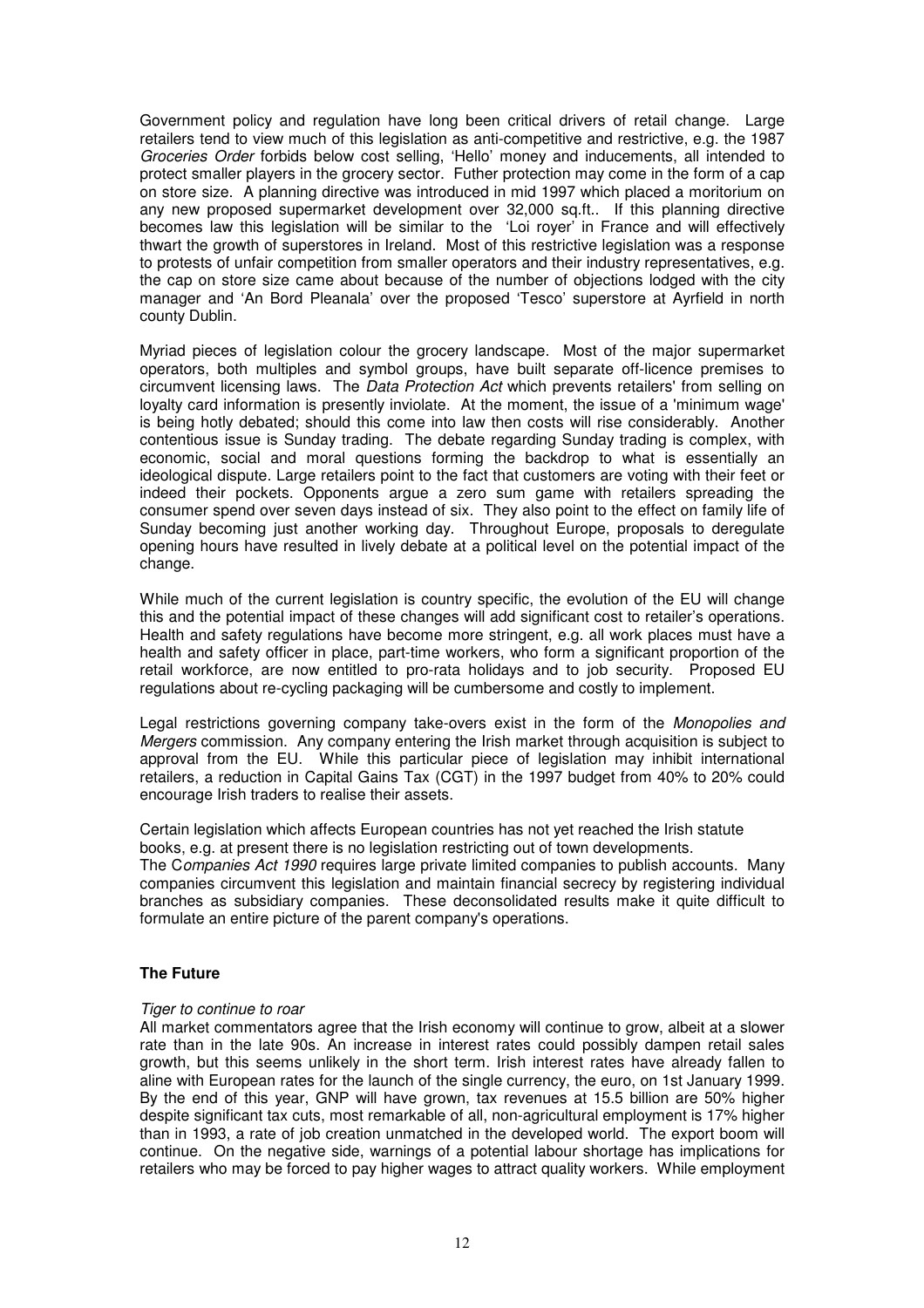is rising, unemployment levels may not decrease significantly as net migration and school leavers counteract the gains made through job creation.

#### The increase in consumer expenditure to continue

Consumer expenditure will continue to grow into the next millennium. While the number of double income families is likely to increase, and many will be classified as high income households, expenditure on luxury goods may not necessarily see proportional growth. The cost of housing is likely to restrict discretionary spend, assuming that home ownership remains part of the Irish psyche.

#### Female Participation rates to increase

Female participation rates are predicted to come in line with the European average within a decade. Assuming this happens, this should increase the prominence of the cash rich/time poor shopper, and shopping patterns are bound to be affected. Convenience will become even more important for this shopper, and growth will take place in the fashion sector, as has happened internationally.

#### Grey Market to develop later

Demographic reality means that the greying of the Irish market will be later than most other European countries. Retailers in Ireland will have ample opportunity to tailor their product offer to this potentially profitable market. The social classification is likely to move up-market, within an increasing proportion of the population in the ABC1 category.

#### Average store size to increase

Despite the constraints of the proposed legislation, store size will continue to increase. Increasing retail concentration will occur, particularly in large urban centres. This will be as a direct result of an increased international presence. Large organisations with large store sizes will grow significantly. This will make it increasingly difficult for smaller independents to compete. The challenge for the independent sector will be to locate market niches that are defensible (the retail accordion in tune) The franchise sector will continue to grow and will by definition successfully meet this challenge, but new formats will have to be initiated by independents to ensure survival in any meaningful way.

#### Intensifying competition to squeeze indigenous retailers

Indigenous Irish retailers, particularly those with small operations, are likely to be squeezed by foreign entrants, both in competition for customers and competition for space. The 1996 experience gives a preview of things to come, when over 60% of the 93,000 sq.m. that was opened went to non-Irish retailers. Large Irish retailers will also find it increasingly difficult to secure prime anchor tenancies in new retail centres as a result multinational operators bidding vast sums to secure such tenancies.

#### Multiple Formats to threaten independents

The real threat to Irish independent retailers, particularly those in the late opening convenience sector, is the possibility of the multiples attacking this area through the forecourt or smaller store format. The arrival of international competition in the sector increases the likelihood of this happening. For example, Tesco as a major forecourt operator in the UK, could make this threat a reality if they were to replicate their UK Metro store format and forecourt operations in Ireland.

#### Irish Organisations with multiple store numbers are more likely to be acquisition targets

Large Irish retailers like Dunnes Stores, Superquinn, Woodies DIY, and the major department stores are more likely to be the subject of acquisition bids or may be forced to form strategic alliances in order to survive.

#### Prime locations more difficult to find

Good retail locations in Ireland will become increasingly difficult to acquire. This will have a number of consequences for both independent and multiple retailers. For the independent retailer, the cost of prime locations will be prohibitive and imaginative and innovative retail strategy will be necessary to offset the disadvantage of operating at less attractive sites. For international retailers wishing to operate in Ireland with multiple shop numbers, acquisition will have to form an integral part of their market entry strategy. This trend is already emerging eg.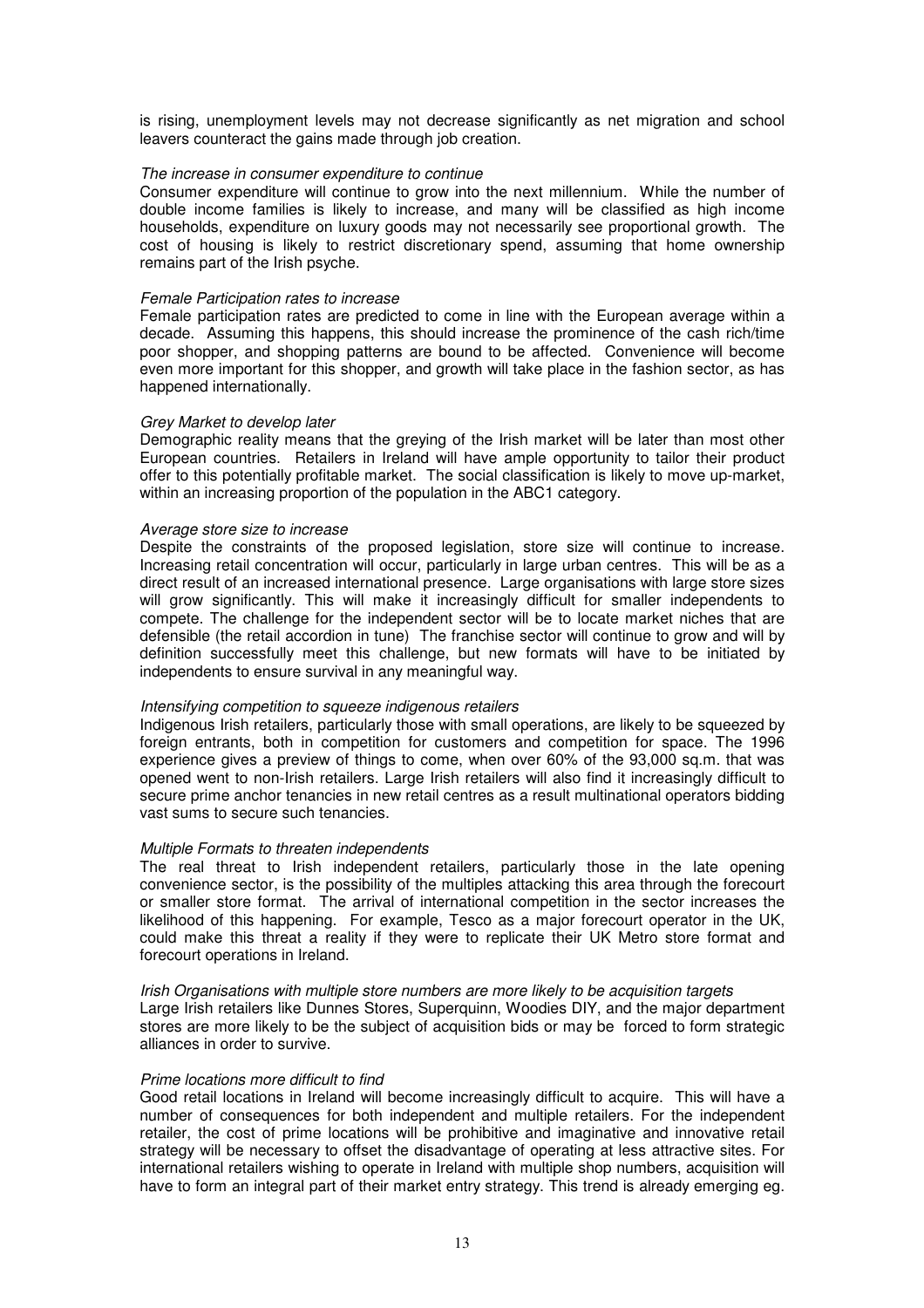Boots, Dixons in 1996. Paradoxically the growth in shopping centre developments is likely to continue for at least another decade with demand for prime space outstripping supply.

#### Increase in retailer power

The power of the retailer will continue to increase. The implementation of ECR has the potential to delist lesser suppliers. As own-brand quality improves, retailers will gain own brand penetration. However, retailers won't be immune from powerful manufacturers who choose to create a zero channel by selling directly to the consumer, e.g. Dell computers.

#### Micro marketing will arrive

The increasing penetration and better utilisation of retail technology will herald the arrival of micro marketing. Household size will continue to fall in Ireland, while the number of households increasing. Single parent families have been rising steadily throughout the 1990's. Divorce and separation will see a significant increase, with one spouse forming a second household. Therefore these smaller households will have different needs and different shopping patterns than larger ones. Retailers will see additional segmentation opportunities and the ability to understand the preferences of these households will stem from their ability to utilise sophisticated technology.

#### Electronic shopping will gain a foothold

Electronic shopping will establish itself on the Irish market. Research carried out by CAP Gemini indicates that retailers throughout Europe believe that 13% of their sales in the next two years will be via home shopping, rising to 26% in ten years time. It is anticipated that shopping via the internet will be a major growth area for future shopping transactions. It has been estimated that 14% of total retail sales will come from the World Wide Web.<sup>33</sup> This depends on the level of pc penetration which will rise rapidly, with a young computer literate population. Radio Frequency Identification(RFID) will replace bar codes within 15 years, and is most likely to be introduced within the grocery sector.

#### Legislative controls to curb growth of superstores

It seems likely that legislation will be introduced in 1999 which will place a cap on store size, effectively stopping the growth of superstores and hypermarkets. The independent sector is a powerful lobby group, eg. RGDATA have been to the forefront in highlighting the negative effects of large stores on the economic and social fabric of society, and have been instrumental in getting the moritorium put in place.

**References**  $\overline{a}$ 

<sup>&</sup>lt;sup>1</sup> Mathur, S.S.,(1988), 'How Firms compete: A New Classification of Generic Strategies', Journal of *General Management*, Vol.14. No.1, Autumn.

<sup>2</sup> Brown, S. (1995) 'An Integrated approach to Retail Change: The Multi-Polarisation Model' in *'Retail Structure'* , Akehurst, G. &Alexander, N. (ed's) , Frank Cass. London

<sup>&</sup>lt;sup>3</sup> Central Bank of Ireland Annual Report (1997)

<sup>4</sup> Ibid

<sup>&</sup>lt;sup>5</sup> Sweeney, P. (1998), 'The Celtic Tiger: Ireland's Economic Miracle Explained', Oak Tree Press, Dublin.

<sup>6</sup> Ibid

 $^7$  Mc Goldrick, P.J. (1990) ' Retail Marketing', McGraw Hill, UK.

<sup>&</sup>lt;sup>8</sup> Central Bank of Ireland Annual Report (1997)

<sup>&</sup>lt;sup>9</sup> O'Callaghan, E &Wilcox, M. (1997), 'Dublin as an International Location: Perception and

Experience', Unpublished paper presented to the 4th EIRASS/CIRASS Conference, Arizona, July.

<sup>&</sup>lt;sup>10</sup>Mc Goldrick, P.J. (1990) 'Retail Marketing' p. 27, McGraw Hill, UK.

 $^{\rm 11}$ Ibid

<sup>&</sup>lt;sup>12</sup> Euromonitor (1995), World Retail Directory & Handbook

 $13$  Ibid

<sup>&</sup>lt;sup>14</sup> Euromonitor(1997), 'European Marketing Data & Statistics', 32nd Ed.

<sup>&</sup>lt;sup>15</sup> Population Projections for Ireland 1996-2011, DKM Economic Consultants Ltd, (1997), pp42-43